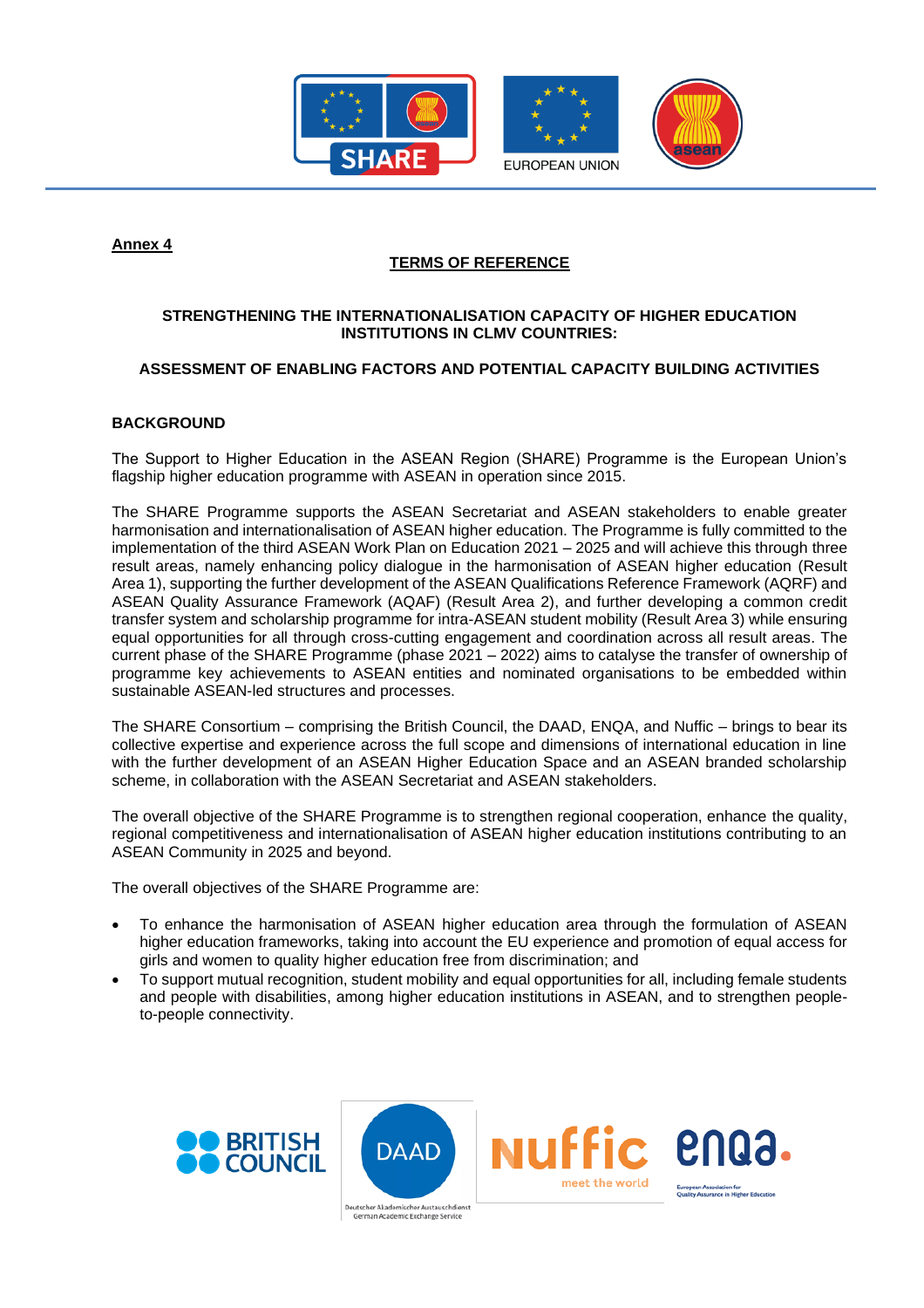The expected results are:

- Enhanced opportunities for policy dialogue on strategic issues (including equal opportunities and gender equality) of harmonisation of ASEAN higher education involving variety of stakeholders including ASEAN and EU as required;
- ASEAN Qualifications Reference Framework and ASEAN Regional Quality Assurance including disaggregated data collection further developed and supported;
- ASEAN Credit Transfer System (ACTS) and ASEAN-EU Credit Transfer System (AECTS) further developed and tested through mobility with scholarships.

Within the context of the above, the SHARE Programme intends to support the Initiative for ASEAN Integration (IAI) Work Plan IV (2021 – 2025), specifically addressing Action 2 of Education strategic area: "Support CLMV countries to reduce barriers restricting intra-regional student mobility into CLMV countries, with a particular focus on higher and TVET education". This is done through working together with the Initiative for ASEAN Integration and Narrowing Development Gap (IAI & NDG) Division of the ASEAN Secretariat (ASEC).

### **OBJECTIVE**

This SHARE Programme's support to the IAI Work Plan IV (2021 – 2025) will seek to address the implementation of initiatives to increase the number of foreign students studying at higher education institutions in the CLMV (Cambodia, Lao PDR, Myanmar, and Viet Nam) countries and promote greater mobility of students within the ASEAN Member States (intra-ASEAN mobility) in line with the ASEAN Connectivity Master Plan 2025 and the strategic area of people mobility.

A consultation has been undertaken between the IAI&NDG Division of ASEC and the IAI-CLMV focal points for education with the result that more capacity building initiatives in internationalisation activities in higher education are required. A project proposal to address this entitled "Strengthening the Capacity of Higher Education Institutions (HEIs) in CLMV Countries to Attract International Students" has outlined a framework as shown in the following table which shall serve as an overall guidance:

### **Project Objectives (outcome)**

Strengthen the capacity of higher education institutions in CLMV countries to attract inbound international students

### **Output 1 (direct project result)**

Conduct an assessment on the capacity of higher education institutions in CLMV countries to market themselves as destinations for ASEAN and non-ASEAN students, implement credit transfer systems and understand barriers to this.

### **Output 2 (direct project result)**

Proposed capacity development on solutions to address barriers to CLMV countries marketing themselves as destinations for ASEAN and non-ASEAN students

#### **Output 3 (direct project result)**

Development and delivery of an online capacity building programme for higher education institutions in CLMV countries based on the solutions identified in Output 2

The following details must be taken into account in developing the responses to the objectives aforementioned:

- 1. Deliberation of core expertise that each of the CLMV country currently possesses that will contribute to attracting students from other ASEAN countries to study in the CLMV countries.
- 2. What programme or sector that the CLMV countries would like to develop further in this context.
- 3. Provision of a real analysis (mapping, SWOT analysis) of CLMV countries' respective capacity that will draw internationalisation activities in their higher education sector.
- 4. Involvement of higher education institutions from various tiers, including the SHARE Partner Universities
- 5. Identification of barriers that higher education institutions in the CLMV countries face in their internationalisation activities, including – amongst others – implementing credit transfer systems and marketing and positioning themselves as a student destination thus attracting more inbound international students.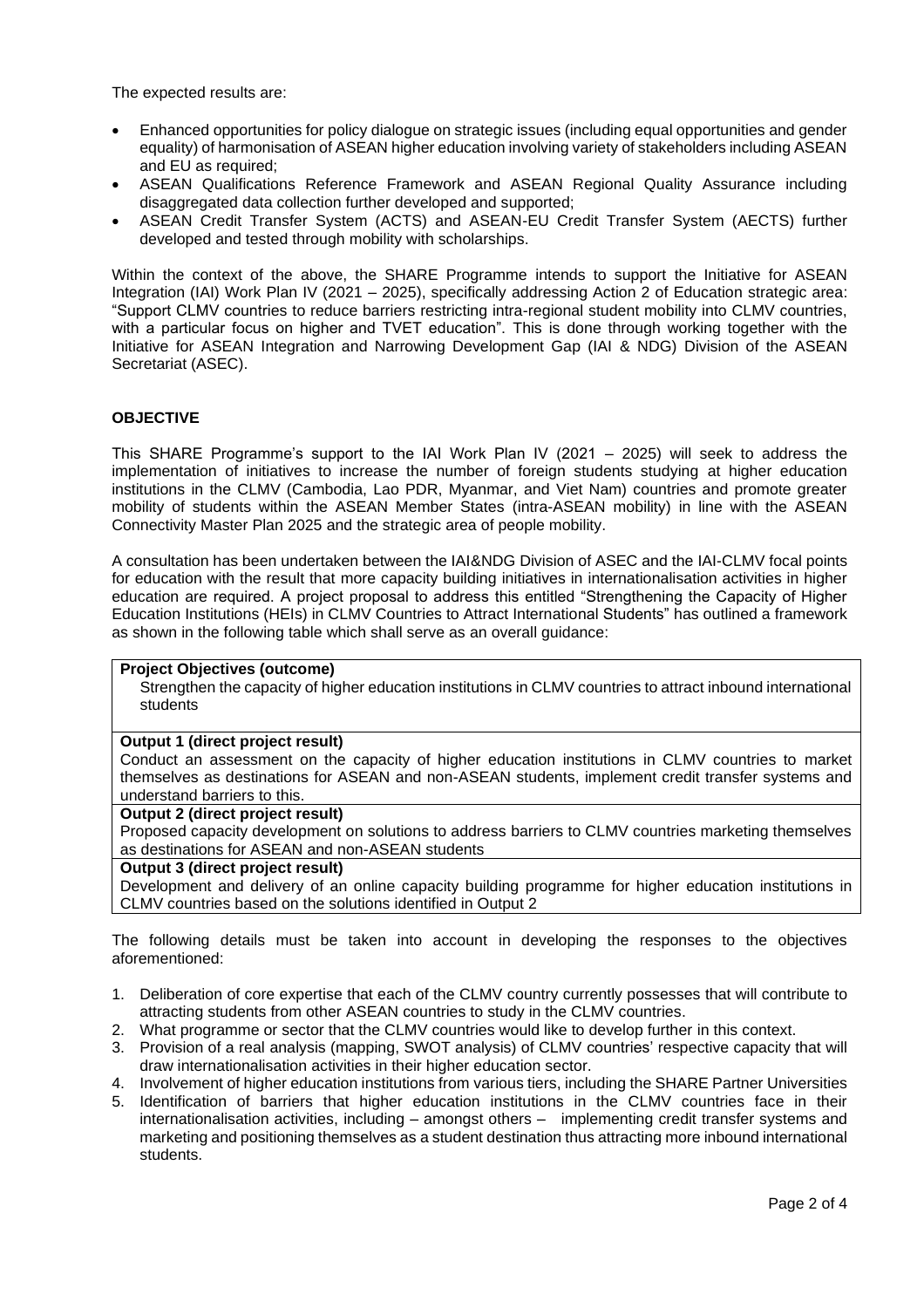- 6. Proposed capacity development on solutions to overcome and address barriers identified including providing equal access to male and female students and students with disabilities to participate in international activities.
- 7. Development and delivery of an online capacity building programme for selected higher education institutions CLMV countries
- 8. Setting up of indicators to measure and tools to evaluate project achievements

### **METHODOLOGY**

This following methodology is proposed:

- 1. Desk-based research.
- 2. Key informant interviews to support data gathering and identify priorities and recommendations.
- 3. Consultative workshop with the SHARE Programme, the ASEAN Secretariat, and the ASEAN Member States.
- 4. Development and delivery of an online capacity building programme for selected higher education institutions in CLMV countries.
- 5. Other approaches may also be proposed as deem fit to the overall assessment exercise that will deliver against the objectives.

### **DELIVERABLES**

The selected consultant/expert shall produce the following outputs:

- 1. An inception report confirming the approach, methods, and timeline.
- 2. Draft assessment report that presents the findings in the assessment conducted, proposed solutions to address the findings, and overall recommendations.
- 3. Consultative Workshop with the SHARE Programme, the ASEAN Secretariat, the ASEAN Member States, and other relevant stakeholders.
- 4. Development and delivery of an online capacity building programme for selected higher education institutions CLMV countries.
- 5. Final assessment report.

### **REPORTING**

The selected consultant/expert will report to the SHARE Team Leader. They will work closely with the SHARE Programme Manager at the SHARE Programme Management Office at the British Council Indonesia as well as with the SHARE Programme's relevant partners.

### **SKILLS AND EXPERTISE REQUIRED**

We are seeking an experienced ASEAN/ASEAN-based consultant/expert with a proven track-record in the following:

- 1. Expertise in internationalisation of higher education with specific experience of marketing and recruitment of international education.
- 2. Experienced in at least two projects in conducting analysis on internationalisation of higher education to inform and support the planning and delivery of interventions, preferably in the higher education sector in ASEAN
- 3. Familiarity with the ASEAN higher education context and the internationalisation agenda
- 4. Excellent research and facilitation skills
- 5. Strong report writing skills

Application may come from individual or consultancy firm.

### **INDICATIVE TIMELINE/PROVISIONAL TIMESCALES**

Indicative timeline is presented below. Final timeline will be subject to subsequent agreement between the SHARE Programme and the selected consultant/expert upon awarding of contract, but which shall not exceed three months of implementation from date of signing of the consultancy contract.